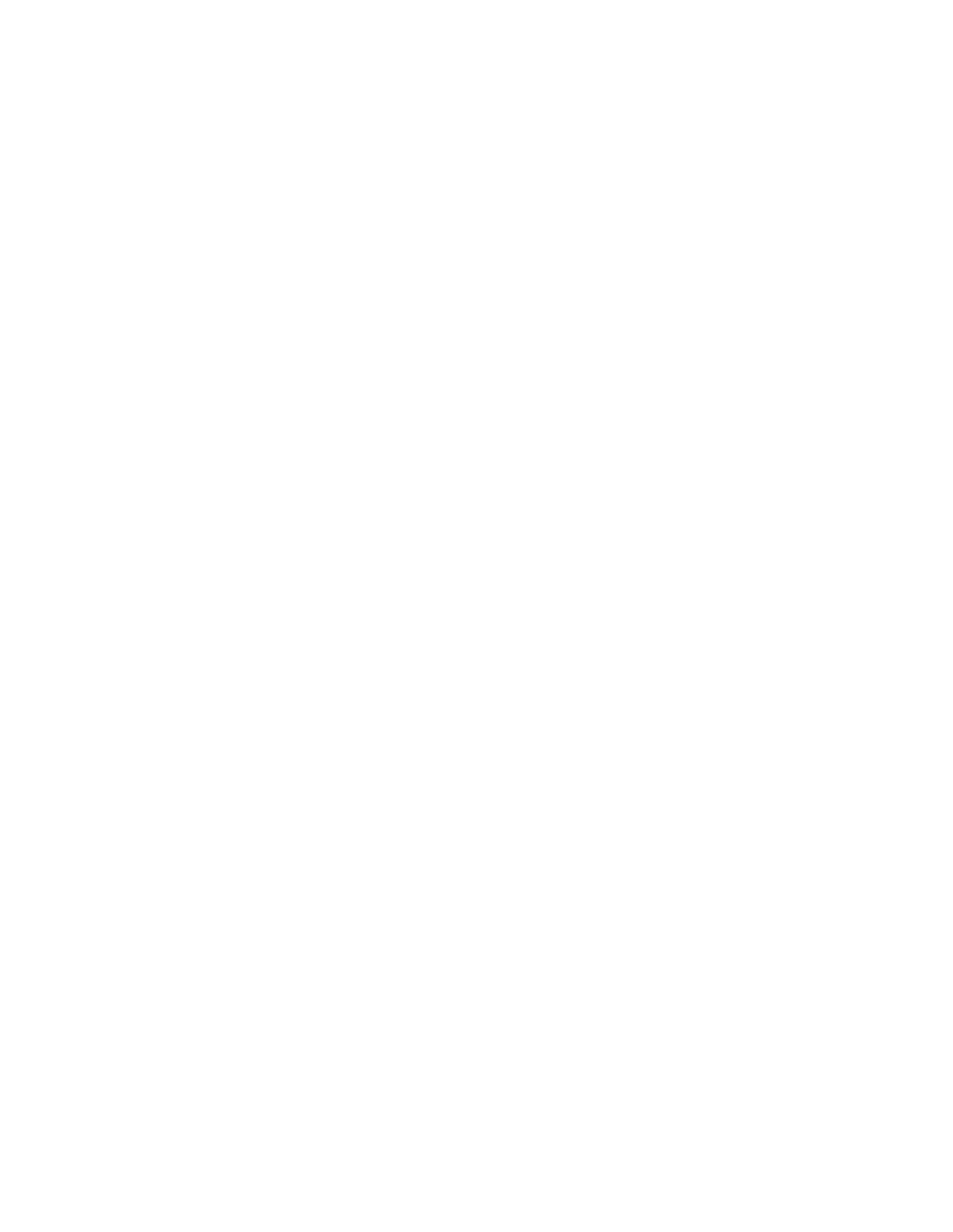# **Natural Resources Conservation Service Field Offices in NY**

| <b>Albany</b>    | Troy Service Center, 61 State Street, Troy, NY 12180                           | 518-271-1889 |
|------------------|--------------------------------------------------------------------------------|--------------|
| Allegany         | Belmont Service Center, 5425 County Road 48, Belmont, NY 14813                 | 585-268-5133 |
| <b>Broome</b>    | Binghamton Service Center, 1163 Upper Front Street, Binghamton, NY 13905       | 607-723-1384 |
| Cattaraugus      | Ellicottville Service Center, 8 Martha Street, Ellicottville, NY 14731         | 716-699-2326 |
| Cayuga           | Auburn Service Center, 7413 County House Road, Auburn, NY 13021                | 315-253-8471 |
| Chautauqua       | Jamestown Service Center, 3542 Turner Road, Jamestown, NY 14701                | 716-664-2351 |
| Chemung/         |                                                                                |              |
| <b>Tioga</b>     | Waverly Service Center, 109A Chemung Street, Waverly, NY 14892                 | 607-565-2106 |
| Chenango         | Norwich Service Center, 99 North Broad Street, Norwich, NY 13815               | 607-334-3231 |
| Clinton/         |                                                                                |              |
| <b>Essex</b>     | Plattsburgh Service Center, 6064 State Route 22, Plattsburg, NY 12901          | 518-561-4616 |
| Columbia/        |                                                                                |              |
| Greene           | Ghent Service Center, 1024 State Route 66, Ghent, NY 12075                     | 518-828-4385 |
| <b>Cortland</b>  | Cortland Service Center, 100 Grange Place, Cortland, NY 13045                  | 607-753-0851 |
| Delaware         | Walton Service Center, 44 West Street, Walton, NY 13856                        | 607-865-4005 |
| Dutchess/        |                                                                                |              |
| Putnam/          |                                                                                |              |
| Westchester      | Millbrook Service Center, 2715 Route 44, Millbrook, NY 12545                   | 845-677-3952 |
| Erie             | East Aurora Service Center, 50 Commerce Way, East Aurora, NY 14052             | 716-652-1400 |
| Franklin         | Malone Service Center, 151 Finney Boulevard, Malone, NY 12953                  | 518-483-2850 |
| Fulton/          |                                                                                |              |
| Hamilton         | Fultonville Service Center, 4001 State Hwy 5S, Fultonville, NY 12072           | 518-853-4015 |
| <b>Genesee</b>   | Batavia Service Center, 29 Liberty Street, Batavia, NY 14020                   | 585-343-9167 |
| Herkimer         | Herkimer Service Center, 5653 State Route 5, Herkimer, NY 13350                | 315-866-2520 |
| <b>Jefferson</b> | Watertown Service Center, 21168 State Route 232, Watertown, NY 13601           | 315-782-7289 |
| Lewis            | Lowville Service Center, 5274 Outer Stowe Street, Lowville, NY 13367           | 315-376-3520 |
| Livingston       | Geneseo Service Center, 11 Megan Drive, Geneseo, NY 14454                      | 585-243-0030 |
| Madison          | Hamilton Service Center, 6503 Wes Road, Hamilton, NY 13346                     | 315-684-9076 |
| <b>Monroe</b>    | Rochester Service Center, 1200A Scottsville Rd, Suite 160, Rochester, NY 14624 | 585-473-3440 |
| Montgomery       | Fultonville Service Center, 4001 ST HWY 5 South, Fultonville, NY 12072         | 518-853-4015 |
| Nassau/          |                                                                                |              |
| <b>Suffolk</b>   | Riverhead Service Center, 423 Griffing Avenue, Riverhead, NY 11901             | 631-727-5666 |
| Niagara          | Lockport Service Center, 4487 Lake Avenue, Lockport, NY 14094                  | 716-433-6703 |
| Oneida           | Marcy Service Center, 9025 State Route 49, Marcy, NY 13403                     | 315-736-3316 |
| Onondaga         | Lafayette Service Center, US Route 11, Lafayette, NY 13084                     | 315-677-3552 |
| Ontario          | Canandaigua Service Center, 3037 County Road 10, Canandaigua, NY 14424         | 585-394-0525 |
| Orange/          |                                                                                |              |
| Rockland         | Middletown Service Center, 225 Dolson Avenue, Middletown, NY 10940             | 845-343-1872 |
| <b>Orleans</b>   | Albion Service Center, 446 West Avenue, Albion, NY 14411                       | 585-589-5320 |
| Oswego           | Mexico Service Center, 3306 Main Street, Mexico, NY 13114                      | 315-963-0779 |
| <b>Otsego</b>    | Cooperstown Service Center, 967 County Route 33, Cooperstown, NY 13326         | 607-547-8131 |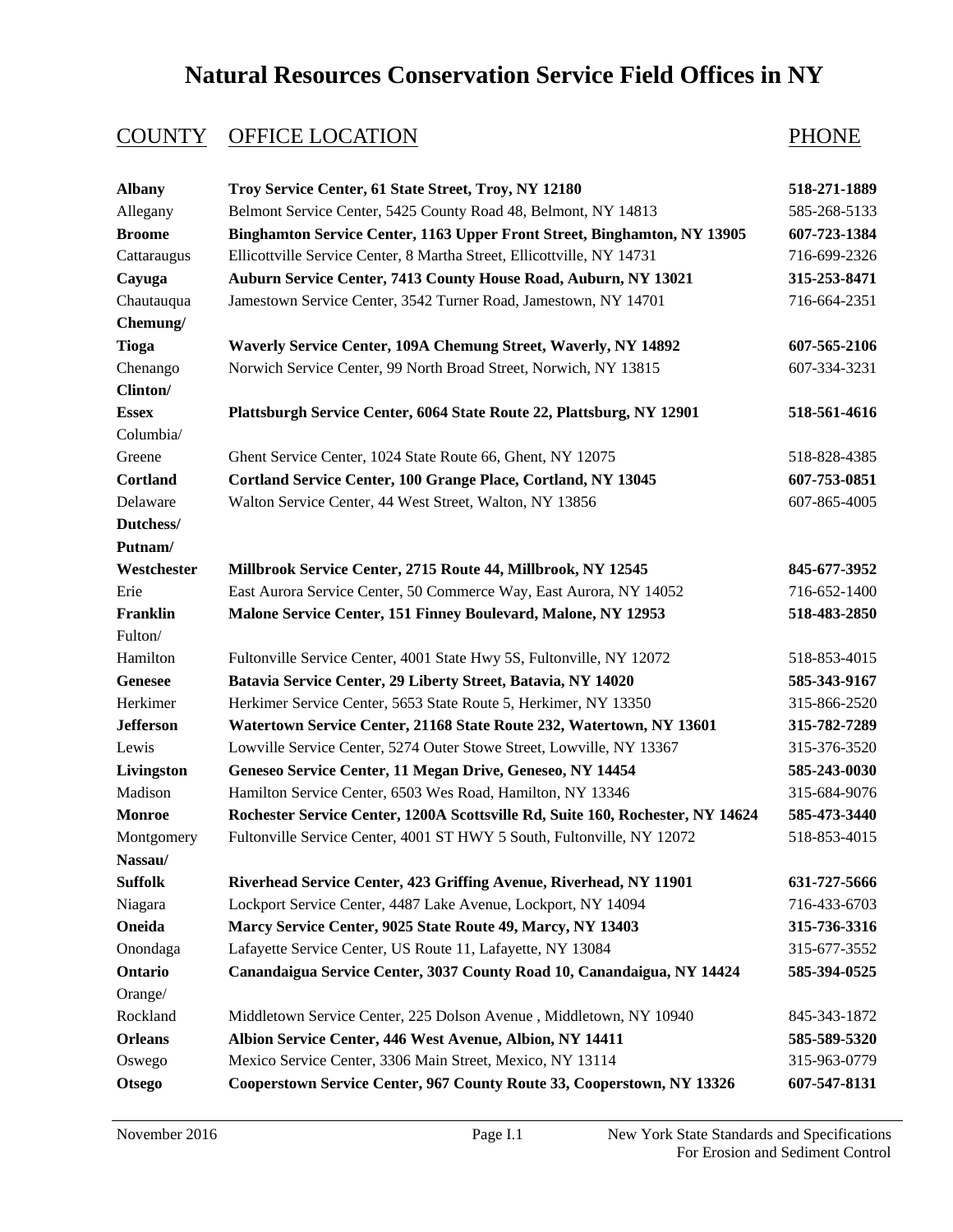### **Natural Resources Conservation Service Field Offices in NY (cont'd)**

| Troy Service Center, 61 State St., Troy, NY 12180                                  | 518-271-1889 |
|------------------------------------------------------------------------------------|--------------|
| Canton Service Center, 1942 Old Dekalb Road, Canton, NY 13617                      | 315-386-2401 |
| Ballston Spa Service Center, Municipal Ctr., 50 W High St., Ballston Spa, NY 12020 | 518-885-6300 |
|                                                                                    |              |
| USDA Service Center, 108 Holiday Way, Schoharie, NY 12157                          | 518-295-8600 |
|                                                                                    |              |
| Ithaca Service Center, 903 Hanshaw Road, Ithaca, NY 14850                          | 607-257-2737 |
| Seneca Falls Service Center, 12 N Park Street, Seneca Falls, NY 13148              | 315-568-6346 |
| Bath Service Center, 415 W Morris Street, Bath, NY 14810                           | 607-776-7398 |
|                                                                                    |              |
| Highland Service Center, 652 State Route 299, Highland, NY 12528                   | 845-883-7162 |
|                                                                                    |              |
| Greenwich Service Center, 2530 State Route 40, Greenwich, NY 12834                 | 518-692-9940 |
| Lyons Service Center, 10 Leach Road, Lyons, NY 14489                               | 315-946-9912 |
| Warsaw Service Center, 31 Duncan Street, Warsaw, NY 14569                          | 585-786-3118 |
| Penn Yan Service Center, 270 Lake Street, Penn Yan, NY 14527                       | 315-536-4012 |
|                                                                                    |              |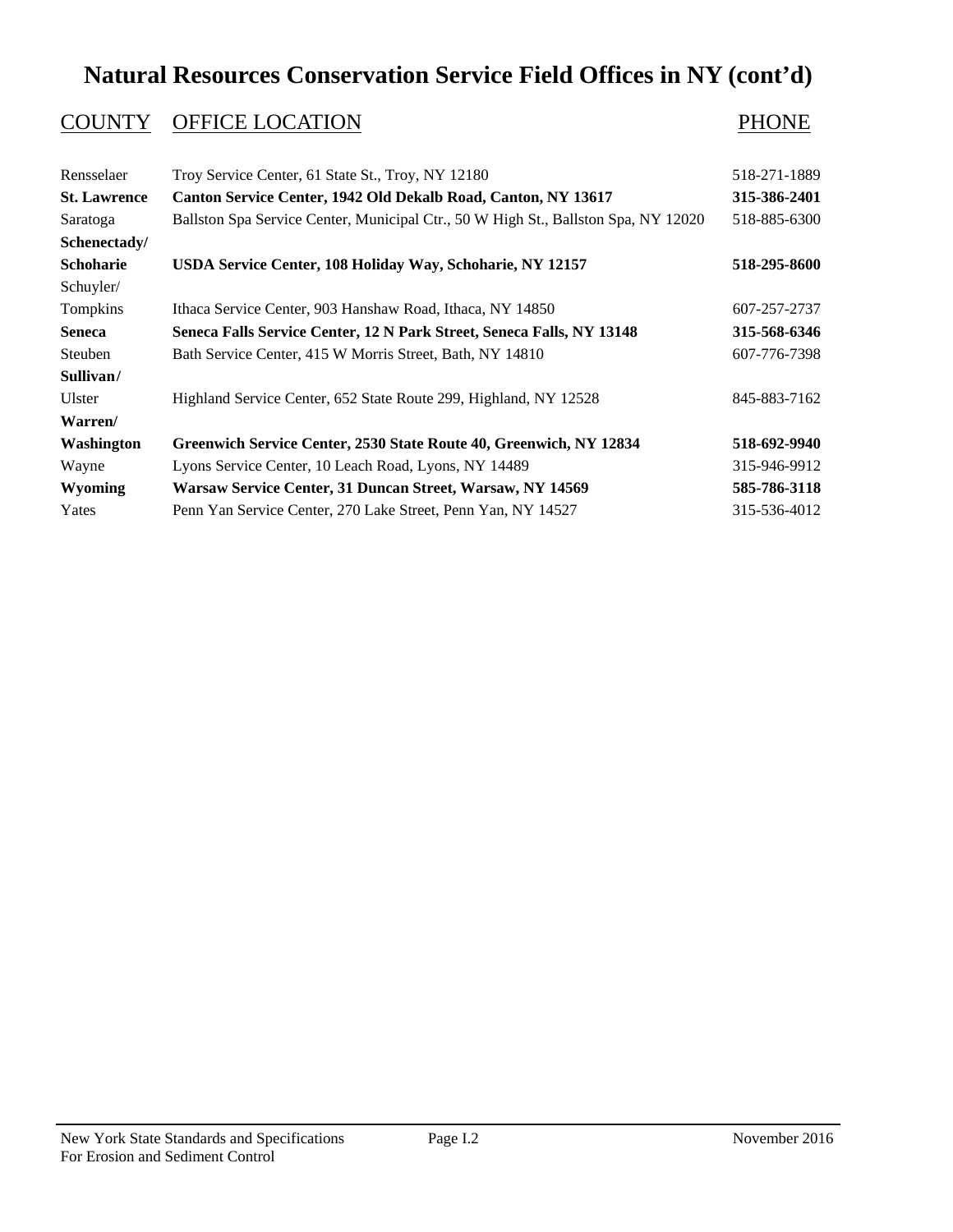# **County Soil & Water Conservation District Offices in NY**

| <b>Albany</b>        | P.O. Box 497, 24 Martin Road, Voorheesville, NY 12186                     | 518-765-7923 |
|----------------------|---------------------------------------------------------------------------|--------------|
| Allegany             | 5390 County Rt 48, Lot A, Belmont, NY 14813                               | 585-268-5840 |
| <b>Broome</b>        | 1163 Upper Front Street, Binghamton, NY 13905                             | 607-724-9268 |
| Cattaraugus          | P.O. Box 1765, 8 Martha St., Suite 2, Ellicottville, NY 14731             | 716-699-2326 |
| Cayuga               | 7413 County House Road, Auburn, NY 13021                                  | 315-252-4171 |
| Chautauqua           | 220 Fluvanna Ave Suite 600, Jamestown, NY 14701                           | 716-664-2351 |
| <b>Chemung</b>       | 851 Chemung Street, Horseheads, NY 14845                                  | 607-739-2009 |
| Chenango             | 99 North Broad Street, Norwich, NY 13815-1388                             | 607-334-8634 |
| <b>Clinton</b>       | 6064 Route 22, Suite 1, Plattsburgh, NY 12901                             | 518-561-4616 |
| Columbia             | 1024 Route 66, Ghent, NY 12075-3200                                       | 518-828-4386 |
| Cortland             | 100 Grange Place, Room 202, Cortland, NY 13045                            | 607-756-5991 |
| Delaware             | 44 West Street, Suite 1, Walton, NY 13856                                 | 607-865-7161 |
| <b>Dutchess</b>      | 2715 Route 44, Suite 3, Millbrook, NY 12545                               | 845-677-8011 |
| Erie                 | 50 Commerce Way, East Aurora, NY 14052-2185                               | 716-652-8480 |
| <b>Essex</b>         | Cornell Cooperative Extension, P.O. Box 407, Westport, NY 12993           | 518-962-8225 |
| Franklin             | 151 Finney Boulevard, Malone, NY 12953-9622                               | 518-483-4061 |
| <b>Fulton</b>        | 113 Hales Mills Road Ext., Johnstown, NY 12095-9742                       | 518-762-0077 |
| Genesee              | USDA Center, 29 Liberty Street, Suite #3, Batavia, NY 14020               | 585-343-2362 |
| <b>Greene</b>        | 907 County Office Building, Cairo, NY 12413-2868                          | 518-622-3620 |
| Hamilton             | P.O. Box 166, 103 County View Dr., Lake Pleasant, NY 12108-0166           | 518-548-3991 |
| <b>Herkimer</b>      | 5653 State Route 5, Herkimer, NY 13350                                    | 315-866-2520 |
| Jefferson            | P.O. Box 139, 21168 NYS Rt. 232, Watertown, NY 13601                      | 315-782-2749 |
| Lewis                | 5274 Outer Stowe St., Suite #1, Lowville, NY 13367                        | 315-376-6122 |
| Livingston           | 11 Megan Drive, Suite #2, Geneseo, NY 14454                               | 585-243-0043 |
| <b>Madison</b>       | USDA Service Center, 6503 Wes Road, Hamilton, NY 13346                    | 315-824-9849 |
| Monroe               | 145 Paul Road, Building #5, Rochester, NY 14624                           | 585-753-7380 |
| <b>Montgomery</b>    | 4001 State Highway 5S, Fultonville, NY 12072-1721                         | 518-853-4015 |
| Nassau               | 1864 Muttontown Road, Syosset, NY 11791                                   | 516-364-5860 |
| <b>New York City</b> | 121 Sixth Ave., Suite 501, New York, NY 10013                             | 212-431-9676 |
| Niagara              | USDA Service Center, 4487 Lake Avenue, Lockport, NY 14094                 | 716-434-4949 |
| Oneida               | 121 Second Street (315) 736-3335, Oriskany, NY 13424                      | 315-736-3334 |
| Onondaga             | 6680 Onondaga Lake Parkway, Liverpool, NY 13088                           | 315-457-0325 |
| Ontario              | 480 North Main Street, Canandaigua, NY 14424                              | 585-396-1450 |
| Orange               | 225 Dolson Avenue, Suite 103, Middletown, NY 10940                        | 845-343-1873 |
| <b>Orleans</b>       | 446 West Avenue, Albion, NY 14411-1589                                    | 585-589-5959 |
| Oswego               | 3105 State Route 3, Fulton, NY 13069                                      | 315-592-9663 |
| <b>Otsego</b>        | 967 County Highway 33, Cooperstown, NY 13326                              | 607-547-8337 |
| Putnam               | 841 Fair Street, Carmel, NY 10512                                         | 845-878-7918 |
| Rensselaer           | County Ag. & Life Sciences Building, 61 State Street, Troy, NY 12180-3496 | 518-271-1740 |
| Rockland             | 50 Sanitorium Road, Building K, Pomona, NY 10970                          | 845-364-2670 |
| Saratoga             | 50 West High Street, Building #5, Ballston Spa, NY 12020                  | 518-885-6900 |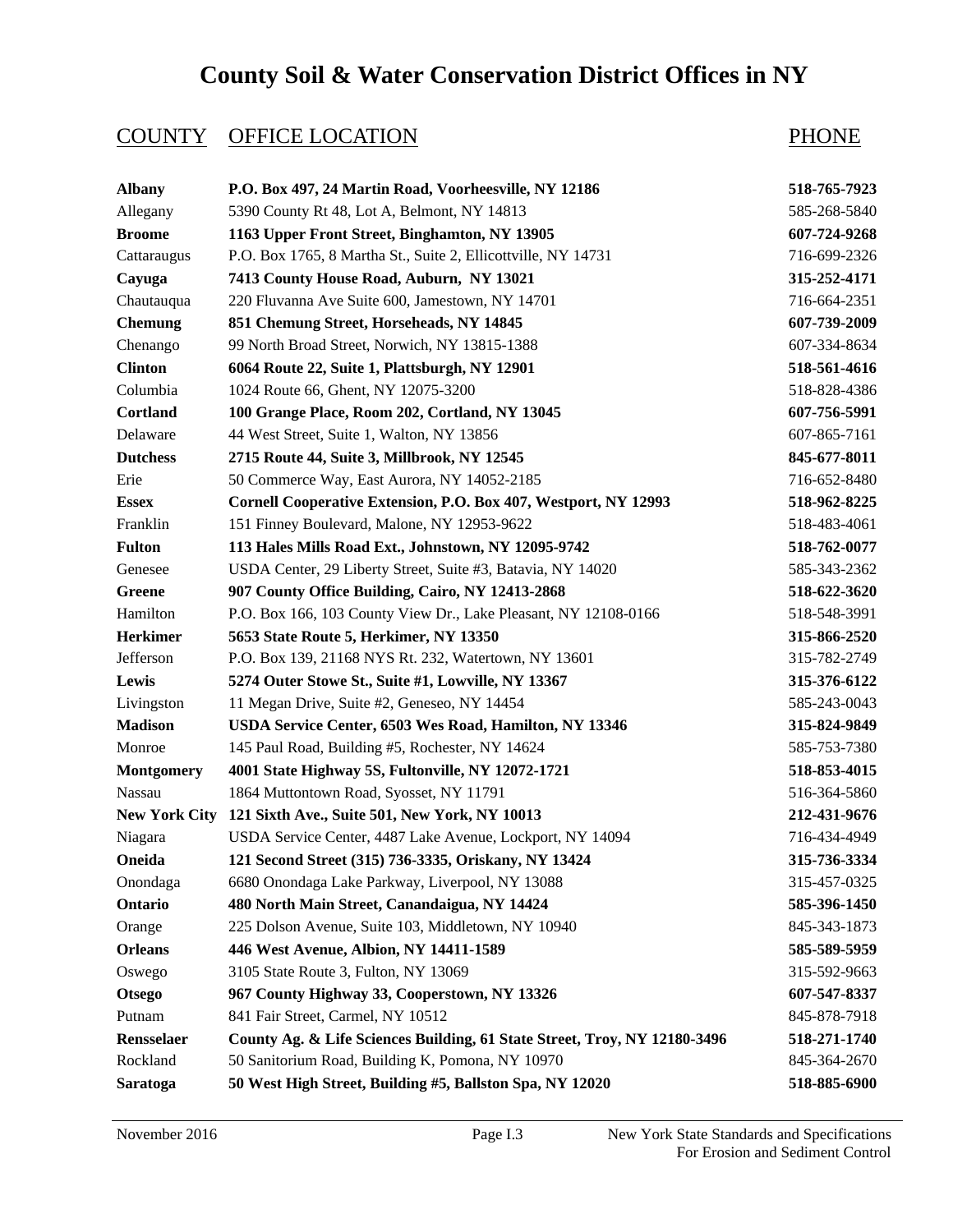# **County Soil & Water Conservation District Offices in NY (cont'd)**

| Schenectady      | 24 Hetcheltown Road, Glenville, NY 12302                           | 518-399-6980 |
|------------------|--------------------------------------------------------------------|--------------|
| <b>Schoharie</b> | 173 South Grand Street, Suite 3, Cobleskill, NY 12043              | 518-823-4535 |
| Schuyler         | 2400 Meads Hill Rd, Watkins Glen, NY 14891                         | 607-535-9650 |
| <b>Seneca</b>    | 2041 US Route 20, Suite #2, Seneca Falls, NY 13148                 | 315-568-4366 |
| St. Lawrence     | 1942 Old DeKalb Road, Canton, NY 13617-3134                        | 315-386-3582 |
| <b>Steuben</b>   | USDA Service Center, 415 West Morris Street, Bath, NY 14810        | 607-776-7398 |
| Suffolk          | 423 Griffing Avenue, Suite 110, Riverhead, NY 11901                | 631-852-3285 |
| <b>Sullivan</b>  | 64 Ferndale-Loomis Road, Liberty, NY 12754                         | 845-292-6552 |
| Tioga            | 183 Corporate Drive, Owego, NY 13827                               | 607-687-3553 |
| <b>Tompkins</b>  | 170 Bostwick Road, Ithaca, NY 14850                                | 607-257-2340 |
| Ulster           | 5 Park Lane, Highland, NY 12528                                    | 845-883-7162 |
| Warren           | 394 Schroon River Road, Warrensburg NY 12885                       | 518-623-3119 |
| Washington       | USDA Service Center, 2530 State Route 40, Greenwich, NY 12834-9627 | 518-692-9940 |
| <b>Wayne</b>     | 10 Leach Road, Lyons, NY 14489-9798                                | 315-946-4136 |
| Westchester      | 148 Martine Avenue, Room 432, White Plains, NY 10601-4704          | 914-995-4423 |
| <b>Wyoming</b>   | 31 Duncan Street, Warsaw, NY 14569                                 | 585-786-5070 |
| Yates            | 417 Liberty Street, Suite 1034, Penn Yan, NY 14527                 | 315-536-5188 |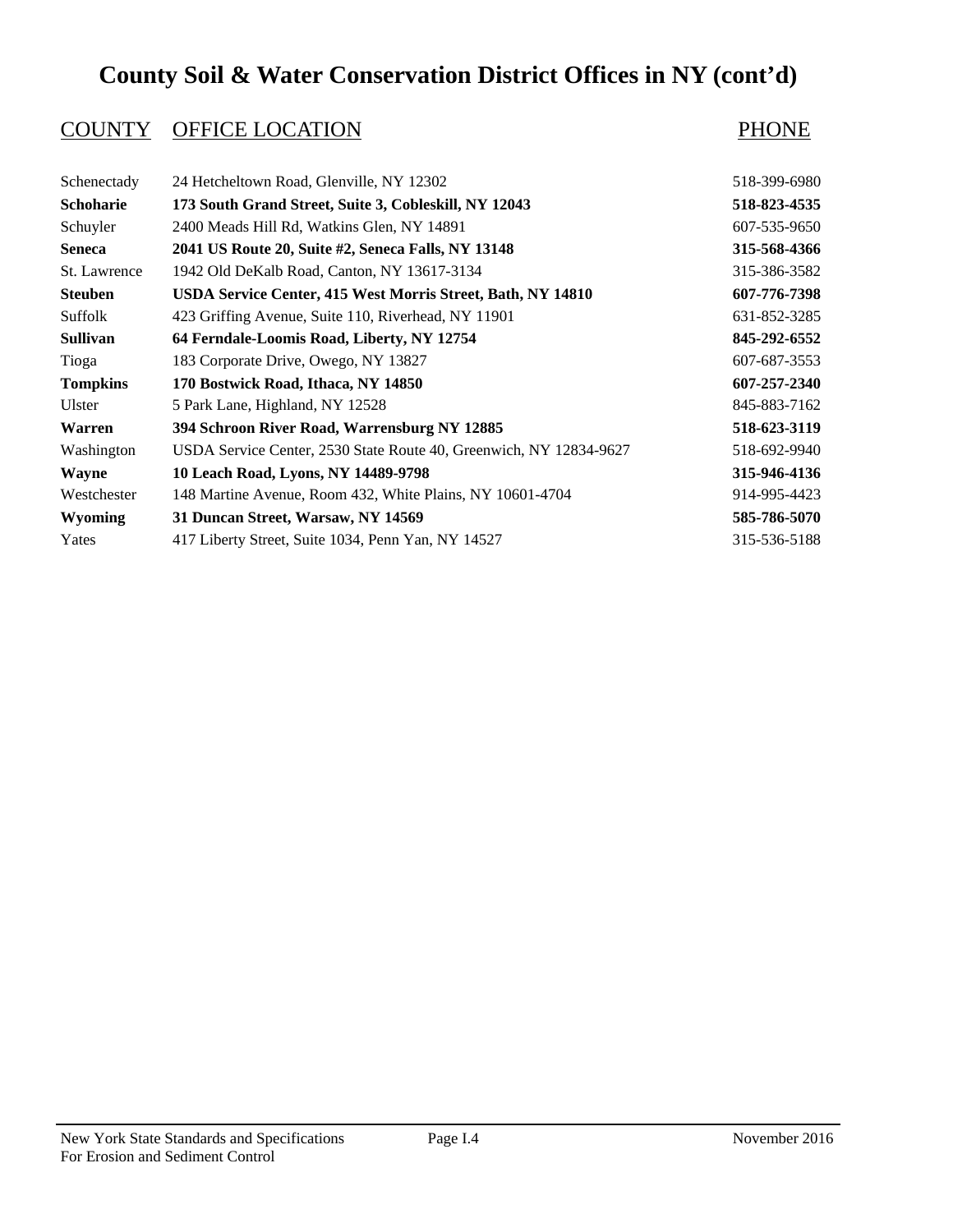

November 2016

Page I.5

New York State Standards and Specifications<br>For Erosion and Sediment Control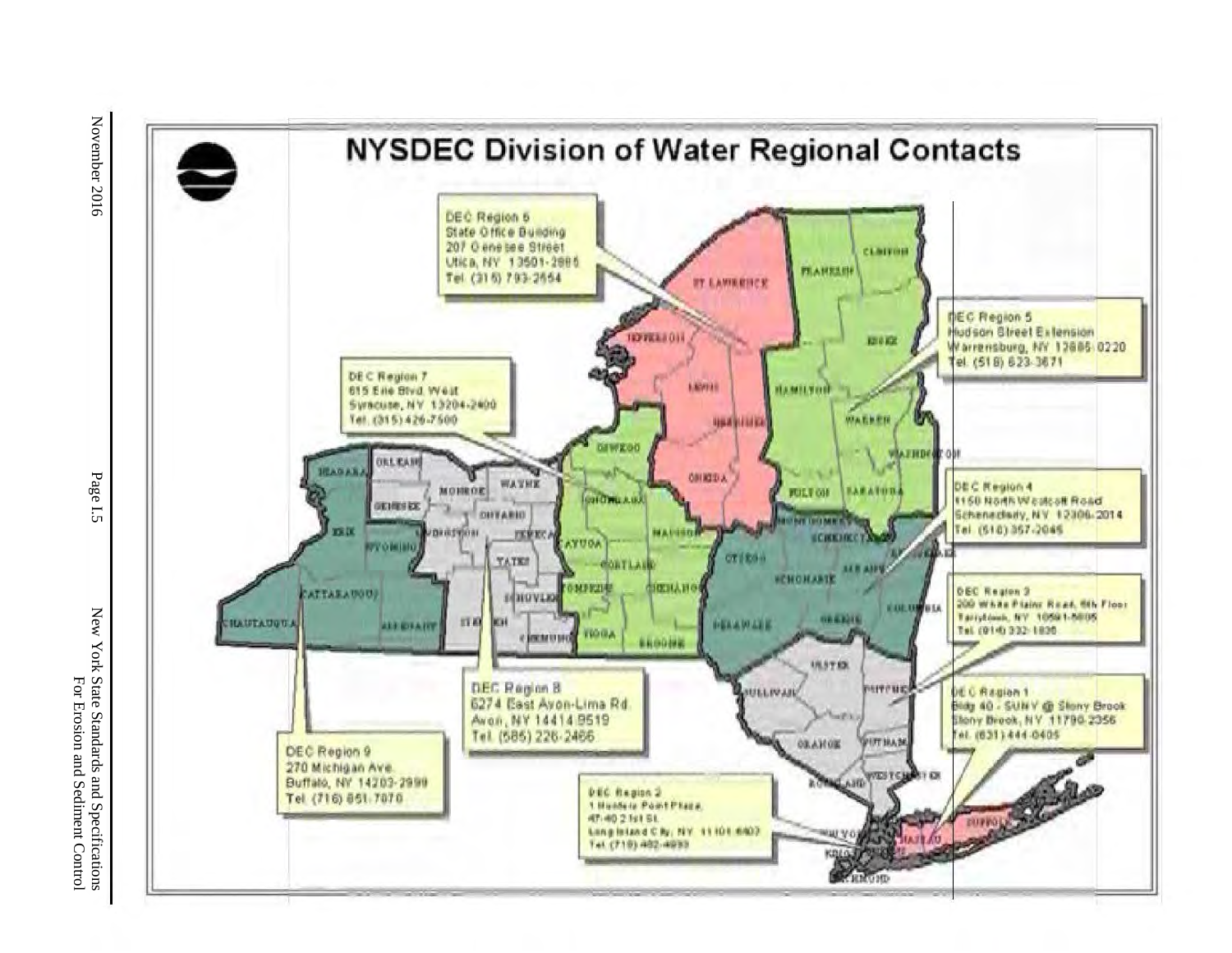### **New York City Department of Environmental Protection**

### **U.S. Army Corps of Engineers**

| <b>Baltimore District</b>    | 410-962-7608 |
|------------------------------|--------------|
| <b>Buffalo District</b>      | 716-879-4209 |
| Auburn Field Office          | 315-255-8090 |
| <b>New York District</b>     | 212-264-0100 |
| <b>Troy Field Office</b>     | 518-270-0589 |
| <b>Philadelphia District</b> | 215-656-6728 |
| <b>Pittsburgh District</b>   | 412-395-7154 |

#### **Delaware River Basin Commission**

**609-883-9500** 

### **Susquehanna River Basin Commission**

**717-238-0423** 

## **Regional Planning Councils**

| Capital District Regional Planning Commission                        |              |
|----------------------------------------------------------------------|--------------|
| One Park Place, Suite 102, Albany, NY 12205                          | 518-453-0850 |
| <b>Central New York Regional Planning and Development Board</b>      |              |
| 126 N. Salina Street, Suite 200, Syracuse, NY 13202                  | 315-422-8276 |
| Genesee/Finger Lakes Regional Planning Council                       |              |
| 50 West Main Street, Suite 8107, Rochester, NY 14614                 | 585-454-0190 |
| Herkimer-Onieda Counties Comprehensive Planning Program              |              |
| 321 Main Street, Utica, NY 13501-1229                                | 315-798-5710 |
| Hudson Valley Regional Council                                       |              |
| 1010 D Street, New Windsor, NY 12553-8474                            | 845-567-9466 |
| Lake Champlain-Lake George Regional Planning and Development Board   |              |
| P.O. Box 765, 310 Canada Street, Lake George, NY 12845               | 518-668-5773 |
| Mohawk Valley Economic Development District                          |              |
| 26 West Main Street, P. O. Box 69, Mohawk, NY 13407-0069             | 315-866-4671 |
| <b>Southern Tier Central Regional Planning and Development Board</b> |              |
| 145 Village Square, Painted Post, NY 14870                           | 607-962-5092 |
| Southern Tier East Regional Planning Development Board               |              |
| 375 State Street, Binghamton, NY 13901-2385                          | 607-724-1327 |
| <b>Southern Tier West Regional Planning and Development Board</b>    |              |
| 4039 Route 219, Suite 200, Salamanca, NY 14779                       | 716-945-5301 |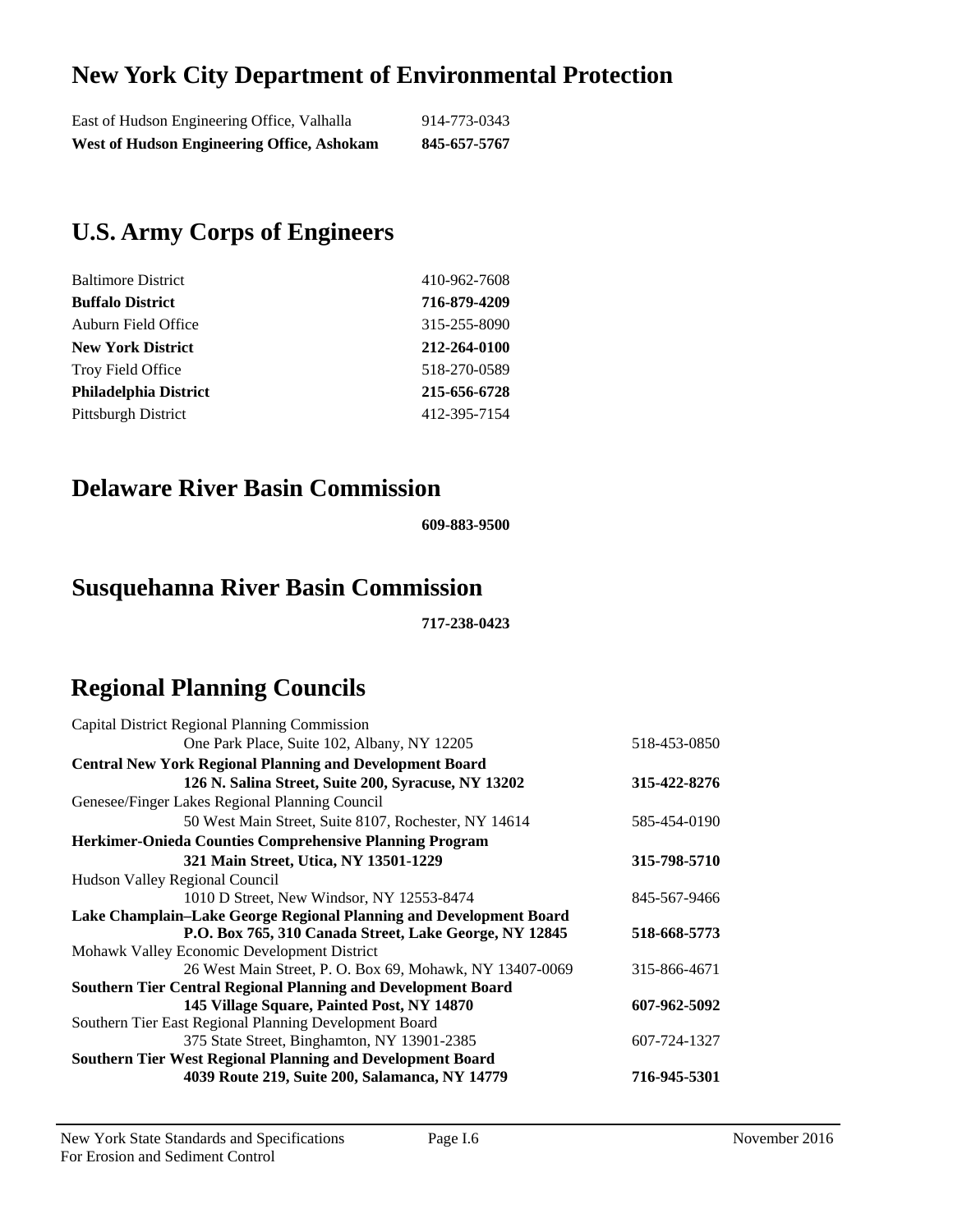# **County Cornell Cooperative Extension Offices in NY**

| <b>COUNTY</b>      | <b>OFFICE LOCATION</b>                                             | <b>PHONE</b> |
|--------------------|--------------------------------------------------------------------|--------------|
| <b>Albany</b>      | PO Box 497, Voorheesville, NY 12186-0497                           | 518-765-3500 |
| Albany Regional    | 90 State Street, 6th Floor, Suite 600, Albany, NY 12207            | 518-462-2553 |
| <b>Allegany</b>    | 5435A County Road 48, Belmont, NY 14813                            | 716-268-7644 |
| <b>Broome</b>      | 840 Upper Front Street, Binghamton, NY 13905-1542                  | 607-772-8953 |
| <b>Cattaraugus</b> | 28 Parkside Drive, Suite A, Ellicotville, NY 14731                 | 716-699-2377 |
| Cayuga             | 248 Grant Avenue, Auburn, NY 13021-0167                            | 315-255-1183 |
| Chautauqua         | 3542 Turner Road, Jamestown, NY 14701-9608                         | 716-664-9502 |
| Chemung            | 425 Pennsylvania Avenue, Elmira, NY 14904-1793                     | 607-734-4453 |
| Chenango           | 99 North Broad Street, Norwich, NY 13815-1386                      | 607-334-5841 |
| Clinton            | 6064 Route 22, Plattsburgh, NY 12901-9601                          | 518-561-7450 |
| Columbia           | 479 NYS Route 66, Hudson, NY 12534-9706                            | 518-828-3346 |
| Cortland           | 60 Central Avenue, Room 105, Cortland, NY 13045-5590               | 607-753-5077 |
| <b>Delaware</b>    | PO Box 184, Hamden, NY 13782-0184                                  | 607-865-6531 |
| Dutchess           | Farm and Home Center, 2715 Route 44, Suite 1, Millbrook, NY 12545  | 845-677-8223 |
| Erie               | 21 South Grove Street, East Aurora, NY 14052-2398                  | 716-652-5400 |
| Essex              | PO Box 388, Westport, NY 12993-0388                                | 518-962-4810 |
| Franklin           | 63 West Main Street, Malone, NY 12953-1817                         | 629-483-7403 |
| Fulton             | 55 East Main Street, 2nd Floor, Suite 210, Johnstown, NY 12095     | 518-725-6441 |
| <b>Genesee</b>     | 420 East Main Street, Batavia, NY 14020-2599                       | 716-343-3040 |
| Greene             | HCR3, Box 906, Cairo, NY 12413-9503                                | 518-622-9820 |
| <b>Hamilton</b>    | <b>Box 7, NYS Route 8, Piseco, NY 12139</b>                        | 518-548-6191 |
| Herkimer           | 5657 State Route 5, Herkimer, NY 13350-9721                        | 315-866-7920 |
| <b>Jefferson</b>   | 223 J.B. Wise Place, Watertown, NY 13601-2597                      | 315-788-8450 |
| Lewis              | PO Box 72, Lowville, NY 13367                                      | 315-376-5270 |
| Livingston         | 158 South Main Street, Mt. Morris, NY 14510-1595                   | 716-658-3250 |
| Madison            | PO Box 1209, Morrisville, NY 13408-0640                            | 315-684-3001 |
| <b>Monroe</b>      | 249 Highland Avenue, Rochester, NY 14620                           | 585 461-1000 |
| Montgomery         | 55 East Main Street, 2nd Floor, Suite 210, Johnstown, NY 12095     | 518-853-3471 |
| <b>Nassau</b>      | 1425 Old Country Road, Plainview, NY 11803-5015                    | 516-454-0900 |
| Niagara            | 4487 Lake Avenue, Lockport, NY 14094                               | 716-433-6731 |
| <b>NYC</b>         | 16 East 34th Street, 8th Floor, NY, NY 10016-4328                  | 212-340-2900 |
| Oneida             | 121 Second Street, Oriskany, NY 13424-9799                         | 315-736-3394 |
| Onondaga           | 220 Herald Place, 2nd Floor, Syracuse, NY 13202-1045               | 315-424-9485 |
| Ontario            | 480 North Main Street, Canandaigua, NY 14424-1099                  | 716-394-3977 |
| Orange             | 1 Ashley Avenue, Education Ctr. Comm. Campus, Middletown, NY 10940 | 845-344-1234 |
| Orleans            | PO Box 150, Albion, NY 14411-0150                                  | 716-589-5561 |